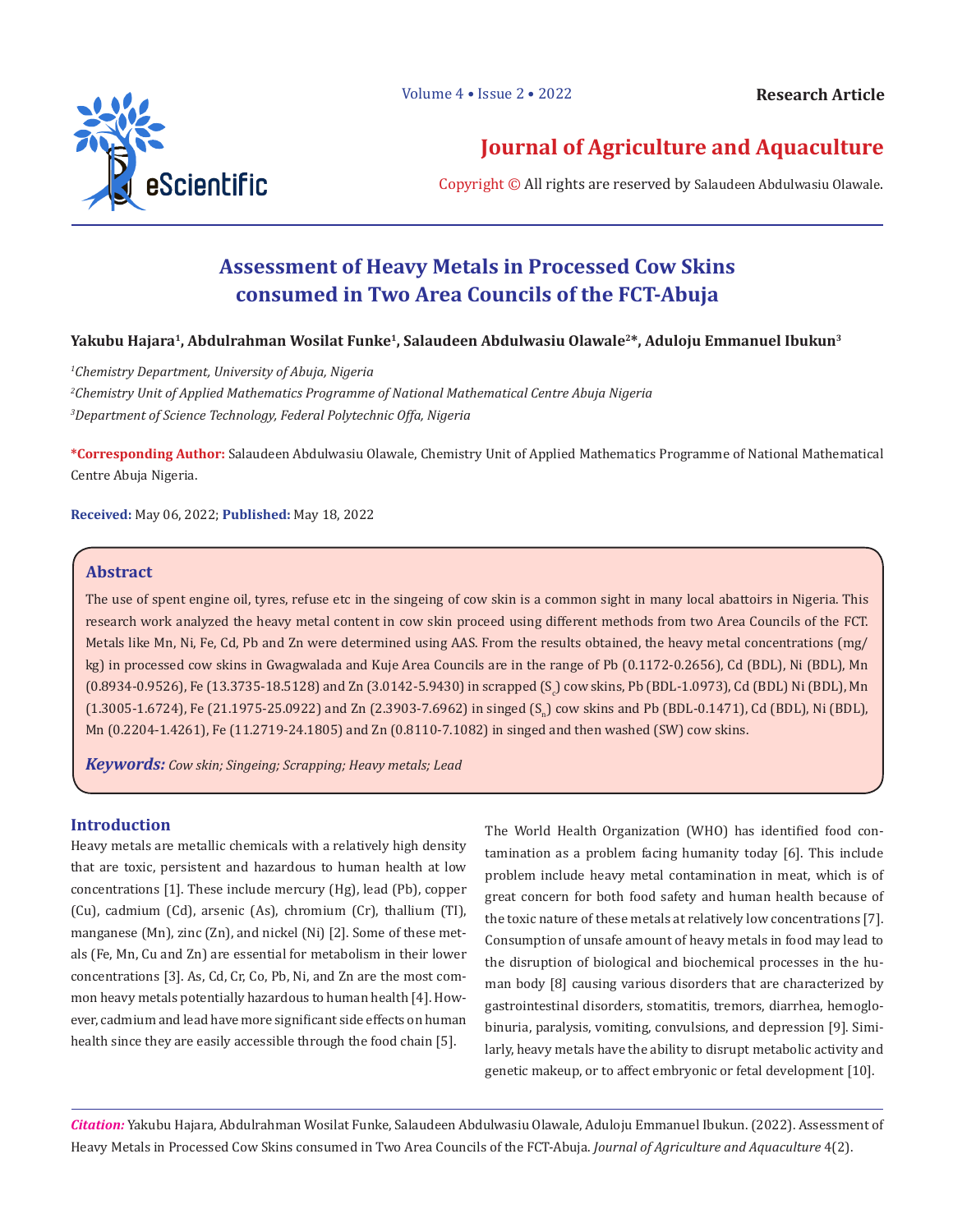In FCT-Abuja as in most part of Africa singeing with scrap tyre, spent engine oil, polystyrene, refuse and firewood have become a major method of removing the hair on the skin of slaughtered cattles and goats. These disturbing methods are worrying since they can introduce different contaminants into the meat, thereby rendering it unsafe for human consumption [11].

This work is aimed at investigating the possible heavy metals contaminating cow skins processed in Gwagwalada and Kuje Area Councils of Federal Capital Territory.

#### **Experimental Methods**

Cow skins from already slaughtered cows were collected from abattoirs in two Area Councils of the Federal Capital Territory.

Seven cows were randomly selected for the sampling in each Area Council; three samples were collected from each cow making a total of 21 samples per Area Council. The three samples collected from each cow were processed using deferent method, viz: scrapped (unsinged), singed and singed and then washed. The processed cow skins were put in the oven at temperature of 105°c to get their moisture content. Singeing of the cow skin was carried out using different materials like fire wood, fuel with refuse, spent engine oil, charcoal, tyre etc while scrapping was done using hot water and razor blade/knife.

#### **Moisture Content**

This was done by weighing 5 g of the sample into a crucible, placed in an oven and heated for 5 hours at constant temperature of 105°C. The sample was then removed and put rapidly into a desiccator in order to prevent more moisture uptake from atmosphere. The sample was cooled to constant mass and reweighed. This was done in triplicate. The difference in the mass constitutes the amount of moisture content of the adsorbent in percentage.

$$
\frac{(W_2-W_3)}{(W_2-W_1)}
$$

 $W_1$  = Mass of empty crucible  $W_{2}$  = Initial mass of crucible with sample  $W_{3}$  = Final mass of crucible with sample

1

### **Ash Content**

10 grams of the samples were put in a muffle furnace at a temperature of 530°C for four hours thirty minutes; allowed to cool in a desiccator and weighed; the percentage ash was calculated using the formula below

$$
\% \text{ ash (wet)} = \frac{\text{weight of crucible and ash-weight of crucible}}{\text{weight of crucible and sample-weight of crucible}} \times 100
$$

#### **Sample Preparation**

The Ash was dissolved in  $2\mathrm{cm^3}$  of  $\mathrm{HNO}_3$  and made up to  $50$  cm $^3$  with distilled de-ionized water.

### **Elemental Analysis of the Sample**

Pb, Cd, Ni, Mn, Fe and Zn in cow skins processed by different methods were determined using atomic absorption spectrophotometry (AAS).

#### **Standard Working Solution**

The Stocks were severally diluted to obtained standard working solution. All solutions were prepared using distilled de-ionized water. All the salts used were of analytical grade.

#### **Statistical Analysis**

All data were subjected to two ways analysis of variance (ANOVA) without replicate.

## **Result**

| <b>Metals</b> | Conc. of<br>unspiked<br>samples<br>(mg/kg) | <b>Amount of</b><br><b>standards</b><br>added<br>(mg/l) | Conc. of<br>spiked<br>samples<br>(mg/kg) | % Recovered |
|---------------|--------------------------------------------|---------------------------------------------------------|------------------------------------------|-------------|
| Ph            | BDL                                        | 0.2                                                     | 0.2059                                   | 103         |
| Cd            | BDL                                        | 0.2                                                     | 0.2139                                   | 107         |
| Ni            | BDL                                        | 0.2                                                     | 0.2252                                   | 113         |
| Mn            | 0.2203                                     | 5.0                                                     | 5.5176                                   | 105         |
| Fe            | 11.2716                                    | 5.0                                                     | 16.1925                                  | 98          |
| Zn            | 0.8110                                     | 5.0                                                     | 4.9145                                   | 82          |

*Table 1: Percentage recovery of heavy metals in cow skin.*

## **Discussions**

From the results obtained, it is evident that the singed samples contain more heavy metals. This may be due to the technique of singeing where spent engine oil, refuse, tyres etc are used as the singeing agent where there is high possibility of direct contact between the skin and metal stripes in the tyres. This may be the reason for higher metal concentrations in singed samples.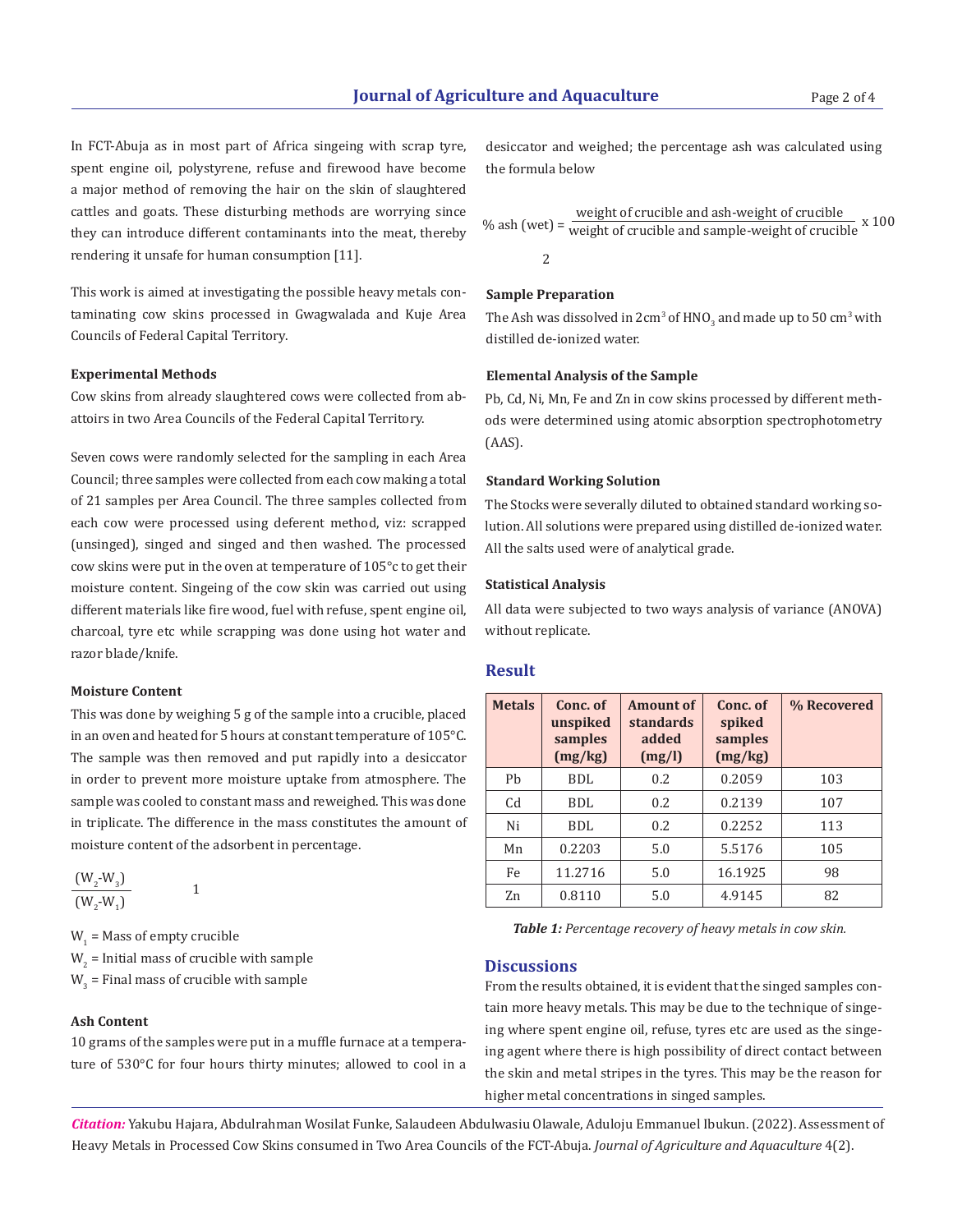|                         | <b>Moisture</b><br>content $(\% )$ | Ash content<br>(%) | <b>Pb</b>           | C <sub>d</sub> | Ni         | Mn                  | Fe                   | Zn                  |  |  |
|-------------------------|------------------------------------|--------------------|---------------------|----------------|------------|---------------------|----------------------|---------------------|--|--|
| Gwagwalada Area Council |                                    |                    |                     |                |            |                     |                      |                     |  |  |
| $S_n$                   | $55.00 \pm 0.592$                  | $4.80 \pm 0.050$   | <b>BDL</b>          | <b>BDL</b>     | <b>BDL</b> | $1.3005 \pm 0.0004$ | $21.1975 \pm 0.0005$ | $2.4624 \pm 0.0003$ |  |  |
| $S_{W}$                 | $59.00 \pm 0.015$                  | $1.93 \pm 0.030$   | BDL.                | BDL            | <b>BDL</b> | $0.2204 \pm 0.0005$ | $11.2719 \pm 0.0003$ | $0.8110 \pm 0.0005$ |  |  |
| Sc                      | $69.00 \pm 0.015$                  | $2.87 \pm 0.0366$  | $0.2656 \pm 0.0003$ | <b>BDL</b>     | <b>BDL</b> | $0.9526 \pm 0.0002$ | $18.5128 \pm 0.0002$ | $3.0142 \pm 0.0002$ |  |  |
| Kuje Area Council       |                                    |                    |                     |                |            |                     |                      |                     |  |  |
| $S_n$                   | $54.00 \pm 0.017$                  | $5.27 \pm 0.0436$  | $1.0973 \pm 0.0005$ | <b>BDL</b>     | <b>BDL</b> | $1.6724 \pm 0.0005$ | $25.0922 \pm 0.0002$ | $7.6962 \pm 0.0006$ |  |  |
| $S_{W}$                 | $63.00 \pm 0.020$                  | $4.40 \pm 0.0361$  | $0.1471 \pm 0.0000$ | <b>BDL</b>     | <b>BDL</b> | $1.4261 \pm 0.0001$ | $24.1805 \pm 0.0003$ | $7.1082 \pm 0.0001$ |  |  |
| $S_c$                   | $70.00 \pm 0.020$                  | $1.67 \pm 0.0200$  | $0.1172 \pm 0.0005$ | <b>BDL</b>     | <b>BDL</b> | $0.8937 \pm 0.0003$ | $13.3735 \pm 0.0006$ | $5.9430 \pm 0.0001$ |  |  |

#### **Gwagwalada Area Council**

 $\mathbf{S}_{\text{n}}$ = singed,  $\mathbf{S}_{\text{w}}$ =singed and washed,  $\mathbf{S}_{\text{c}}$ =scrapped, BDL= below detection limit

*Table 2: Heavy metals concentration (mg/kg) in differently processed cow skin.* 

Table 2 revealed that the higher the ash content, the higher the heavy metal concentration in the samples. The highest concentration of lead was observed in cow skins singed in Kuje Area Council (1.0973mg/kg), which is far above permissible limit. This might be due to the substances (tyre, spent engine oil, polystyrene, refuse etc) used in singeing off the hair from the cow skins.

In Kuje Area Council for example lead content in the singed sample is 1.0973 mg/kg and 0.1471 mg/kg for the singed and washed sample indicating a massive 87% drop in lead concentration when the singed skin was washed.

Lead would become toxic if it is consumed in the amount which exceed threshold and can cause acute and chronic poisoning. It causes about 10% of intellectual disability of otherwise unknown cause and can result in behavioral problems. Some effects are permanent [12]. Lead is known to induce reduced cognitive development and intellectual performance in children and increases blood pressure and cardiovascular disease in adult. It is also evident that the singeing did not introduce lead into the sample from Gwagwalada. The scrapped sample from Gwagwalada contain the highest lead dose, this amount may have been introduced into the sample through other sources while the scrapped sample in Kuje contain the least lead dose as expected. Apart from the  $\mathsf{S}_\mathsf{n}$  and  $\mathsf{S}_\mathsf{w}$  samples from Gwagwalada, The levels of lead far exceeded the maximum permissible level (MPL) of 0.01 mg/kg [13]. Cadmium and nickel concentrations in all the samples are below detection limit (BDL) in both Area Councils.

Nickel and Cadmium in all the samples are below detection limit. Manganese is an important element for human health, essential for development, metabolism and antioxidant system. Nevertheless, excessive exposure or intake may lead to a condition known as manganism, a neurodegenerative disorder that causes dopaminergic neuronal, death and symptoms similar to Parkinson's diseases [14]. The highest manganese in the sample was found in singed sample in Kuje Area Council which is within the permissible limit for age 9 and above.

Zinc is an essential trace metal with very low toxicity in human [15-16]. Symptoms of high doses of zinc are nausea, vomiting, pains, crams and diarrhea. Even though iron is an essential metal, excess of it can pose a health risk, human body has no regulated physiological means of excreting iron. Only small amount of iron are lost daily due to mucosal and skin epithelial cell sloughing. So controlled iron level is primarily accomplished by regulating uptake [17]. The highest concentration of iron in the sample is 25.0922mg/kg.

Finally, in singed animal skin, it is believed that heavy metals accumulate both on surface and in the skin in way that washing can remove the surface metals making washing an important operation in animal skin treatment

#### **Conclusion**

Mean results of processed cow skins in the area councils of Federal Capital Territory revealed that the contaminants were in the range  $Fe > Zn > Mn > Pb$ . Anova analysis also revealed (p>0.05) meaning that there was significant difference between the heavy metal